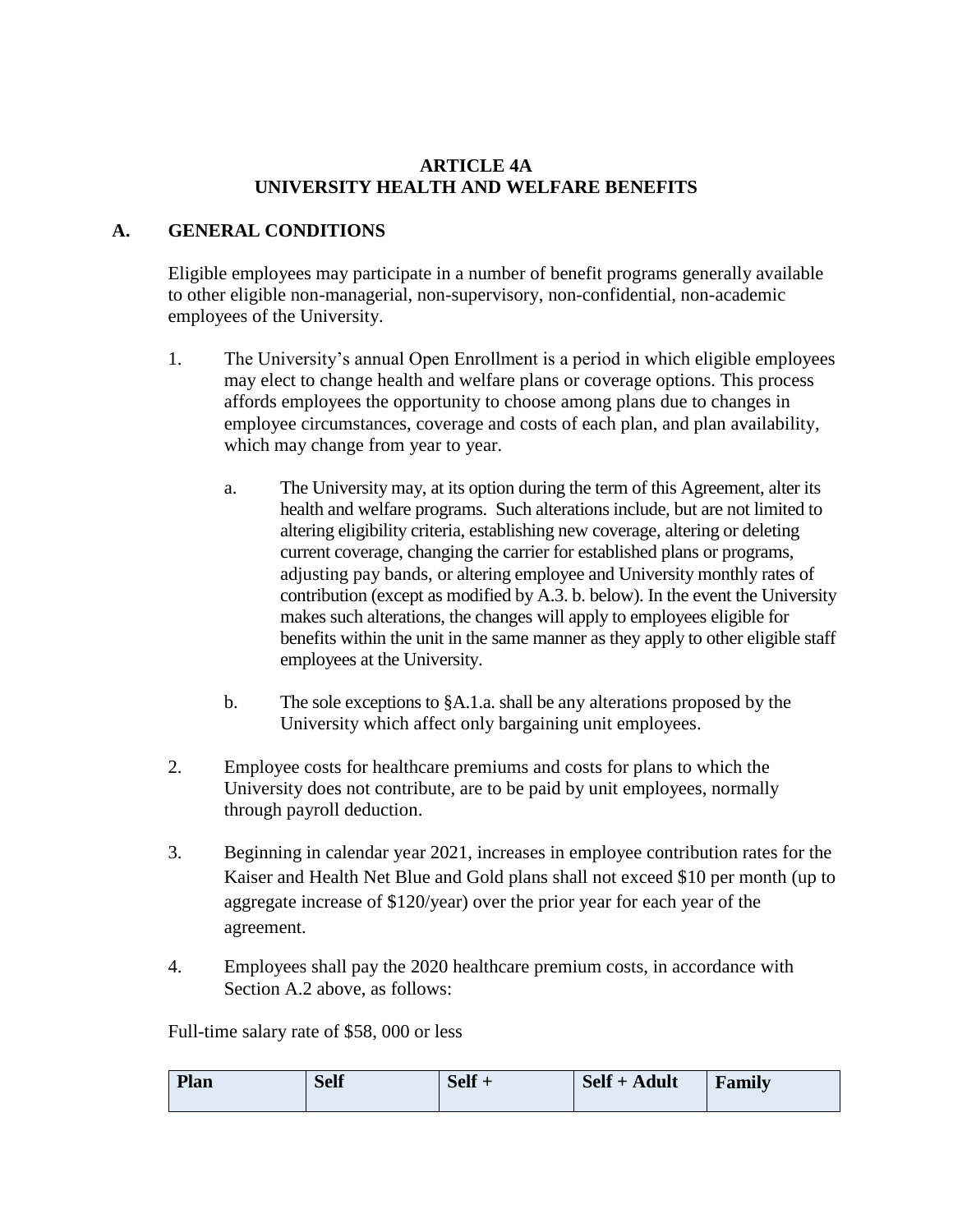|                     |          | Child(ren) |          |          |
|---------------------|----------|------------|----------|----------|
| Core (PPO)          | \$0.00   | \$0.00     | \$0.00   | \$0.00   |
| <b>Health Net</b>   | \$50.64  | \$91.15    | \$166.95 | \$207.46 |
| Blue & Gold         |          |            |          |          |
| (HMO)               |          |            |          |          |
| Kaiser              | \$22.97  | \$41.35    | \$50.31  | \$68.66  |
| $Permanente -$      |          |            |          |          |
| CA (HMO)            |          |            |          |          |
| UC Care (PPO)       | \$141.74 | \$255.13   | \$358.26 | \$471.65 |
| <b>UC</b> Health    | \$22.97  | \$41.35    | \$50.31  | \$68.66  |
| <b>Savings Plan</b> |          |            |          |          |
| (PPO)               |          |            |          |          |

Full-time salary of \$58,001 - \$114,000

| Plan              | <b>Self</b> | $Self +$   | $Self + Adult$ | Family   |
|-------------------|-------------|------------|----------------|----------|
|                   |             | Child(ren) |                |          |
| Core (PPO)        | \$0.00      | \$0.00     | \$0.00         | \$0.00   |
| <b>Health Net</b> | \$88.82     | \$159.87   | \$254.11       | \$325.17 |
| Blue & Gold       |             |            |                |          |
| (HMO)             |             |            |                |          |
| Kaiser            | \$61.15     | \$110.07   | \$137.47       | \$186.37 |
| $Permanente -$    |             |            |                |          |
| CA(HMO)           |             |            |                |          |
| UC Care (PPO)     | \$179.92    | \$323.85   | \$445.42       | \$589.36 |
| <b>UC</b> Health  | \$61.15     | \$110.07   | \$137.47       | \$186.37 |
| Savings Plan      |             |            |                |          |
| (PPO)             |             |            |                |          |

### **B. EFFECT OF ABSENCES FROM WORK ON BENEFITS**

1. **Temporary Layoff/Temporary Reduction In Time/Furlough –** Health plan contributions by the University will be provided for unit employees, in accordance with Section C, below, when the employee is affected by the following conditions lasting up to 4 months: a temporary layoff; a temporary reduction in time below the hours required to be eligible for health benefits; or a furlough. For health plans to remain in force, employees on temporary layoff or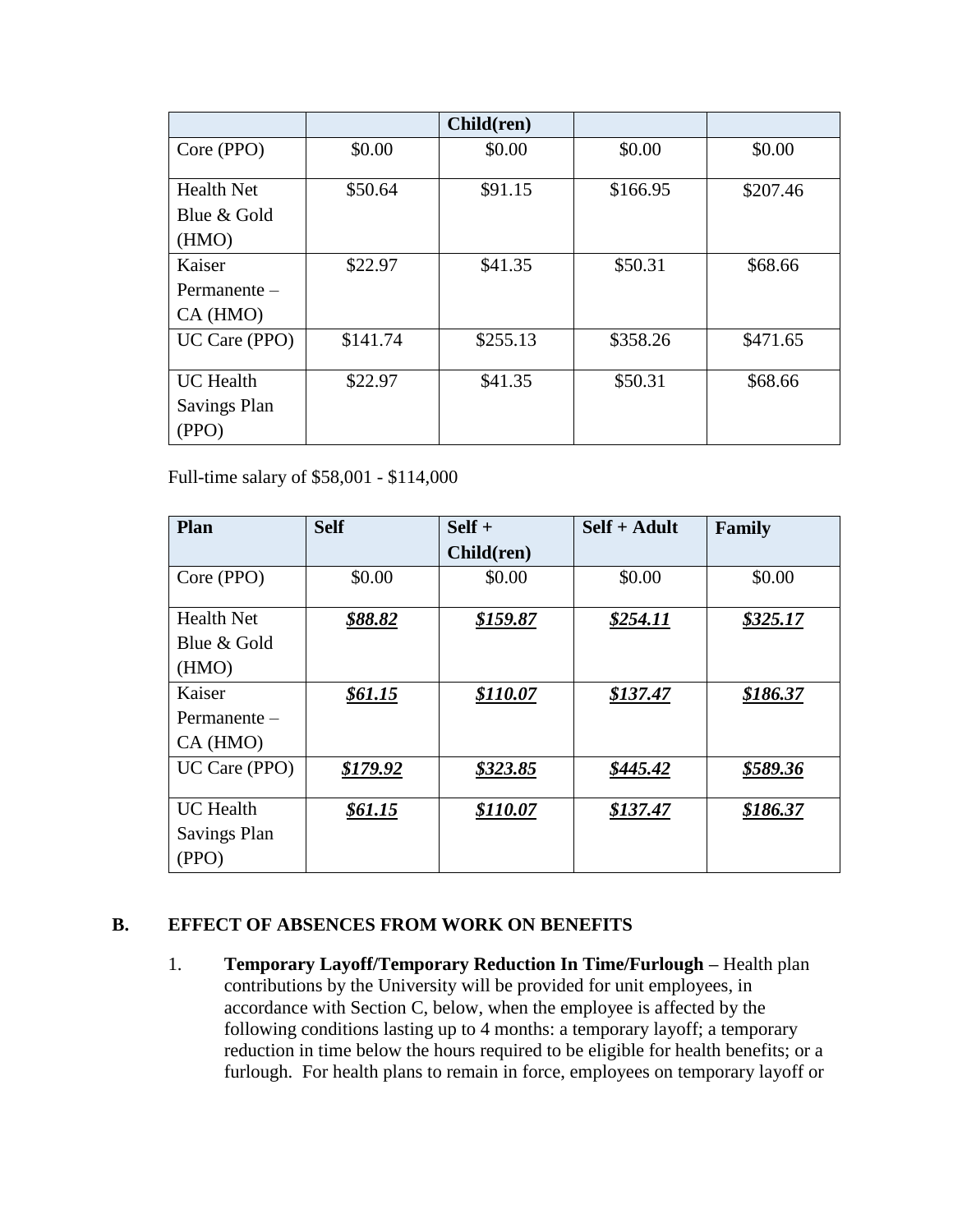furlough must comply with the terms of the applicable plan documents, rules and/or regulations.

2. **Military Leave –** An eligible employee on military leave with pay for emergency National Guard duty or Military Reserve Training Leave shall receive those benefits related to employment that are granted in the University's Military Leave policy and its related documents.

## 3. **Leaves Of Absence Without Pay**

- a. Approved leave without pay shall not be considered a break in service and, except as provided in Section 3.c., below, shall not determine eligibility for benefits.
- b. Except as provided in Sub-Sections 3.b. 1) 6), below, an eligible employee on approved leave without pay may, in accordance with the plan documents, rules and regulations, elect to continue University-sponsored benefit plans for the period of time specified in the plan documents, rules and regulations.
	- 1) When the employee is on an FML leave that runs concurrently under the Family and Medical Leave Act (FMLA) and the California Family Rights Act (CFRA): Continued coverage for up to twelve (12) workweeks in a calendar year.
	- 2) When the employee is on a Military Caregiver Leave under the FMLA: Continued coverage for up to twenty-six (26) workweeks in a single twelve month period. For purposes of Military Caregiver Leave, the "single twelve month period" is the period beginning on the first day the employee takes the leave and ending twelve (12) months after that date.
	- 3) When the employee is on Qualifying Exigency Leave under the FMLA: Continued coverage for up to twelve (12) workweeks in a calendar year.
	- 4) When the employee is on a Pregnancy Disability Leave under the California Pregnancy Leave Law, regardless of whether any of the leave runs concurrently with the FMLA: Continued coverage for up to four (4) months in a twelve month period. If any of the Pregnancy Disability Leave runs concurrently under the FMLA, the continued coverage provided for that portion of the leave will count towards the employee's FMLA entitlement for up to twelve (12) workweeks of such coverage in a calendar year.
	- 5) When the employee is on an FML leave under the CFRA that does